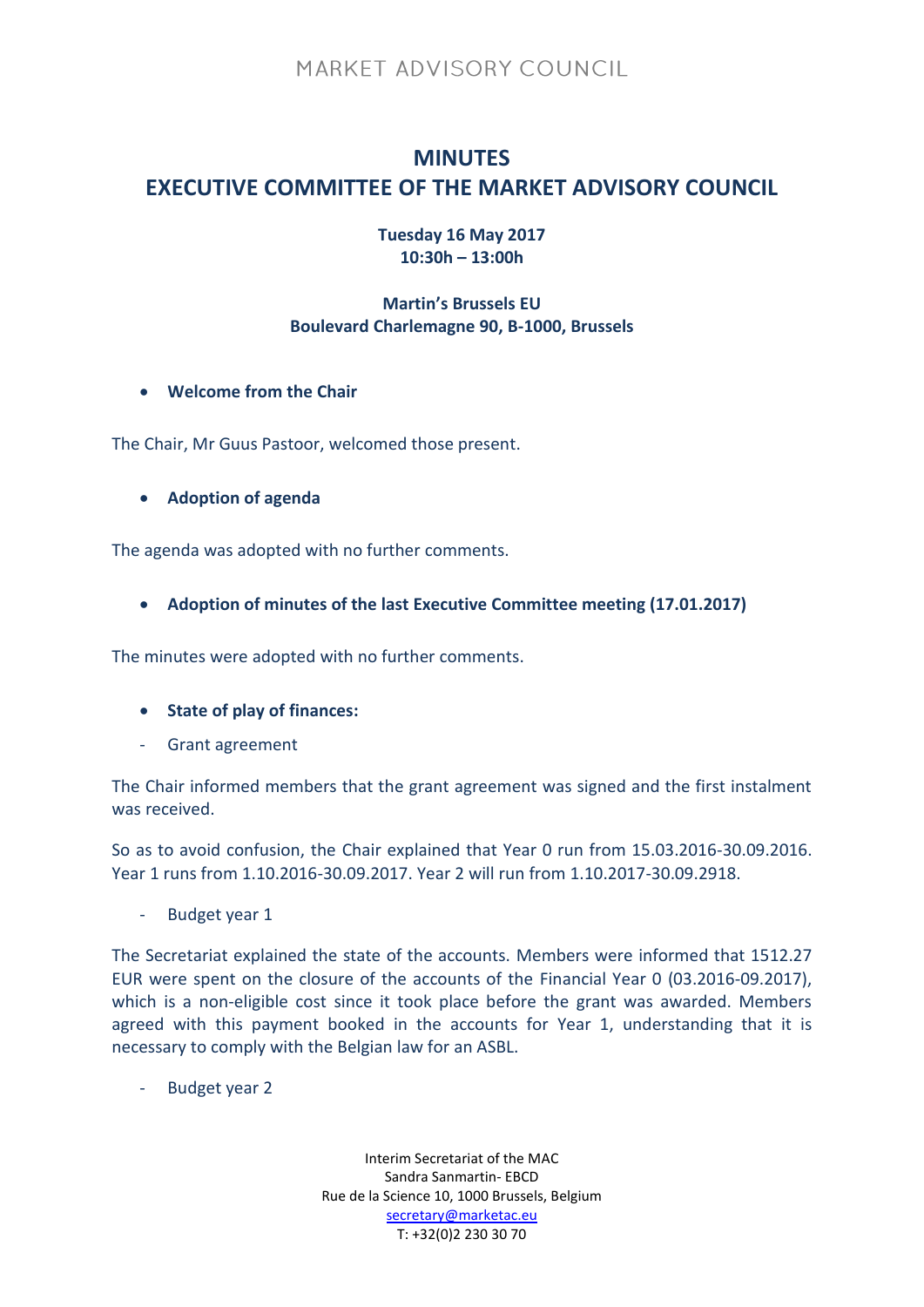The Chair explained that the next budget should be approved before the end of August as the renewal of the grant will occur a month before the second financial year starts (1.10.2017).

The Secretariat suggested members to decrease the amount budgeted for reimbursements and increase the amount dedicated to interpretation.

The Commission stressed that they will take into account how exceptional the first year of an Advisory Council is and the MAC should not be penalised for not having used all the resources allocated in the first year.

The Secretariat will prepare an updated version of the budget 2017-2018 and circulate it among members of the ExCom for their approval via written procedure in the following weeks.

Approval of accounts year 0

The balance sheet for the period before the grant agreement was awarded (year 0) was presented to members and clarifications on figures were made by the Secretariat. The executive committee approved the accounts as presented.

- Reimbursement rules

It was suggested that to compensate the extra work carried out by the Chairman of the MAC and the Chairs/vice Chairs of the working groups an extra amount of 600EUR and 400EUR will be allocated respectively to those who Chair the meetings, under the form of a per diem. CFFA opposed to that measure, and felt that as most of the work is carried out by the secretariat, there is no need to compensate Chairs.

Some members expressed their concerns regarding the maximum amount allocated to cover travel expenses (300EUR) as this is not enough for some members.

WWF, taking into account that some members will not be reimbursed as they are based in Brussels, suggested using the money allocated to these members to members asking for a higher cover of their travel expenses.

Good Fish Foundation suggested deciding on a case by case basis, providing the member can demonstrate the fairness of his higher reimbursement.

VisNed suggested adding an exception to the rule where it will be up to the discretion of the Chair of the MAC and the Secretariat to decide on the amount to be reimbursed.

The Chair stated that he would prefer clear rules above ad hoc decisions and suggested that the secretariat will check with all Advisory Councils the maximum amount reimbursable for travel costs and report back to the Executive Committee.

**Endorsement of new members of the General Assembly**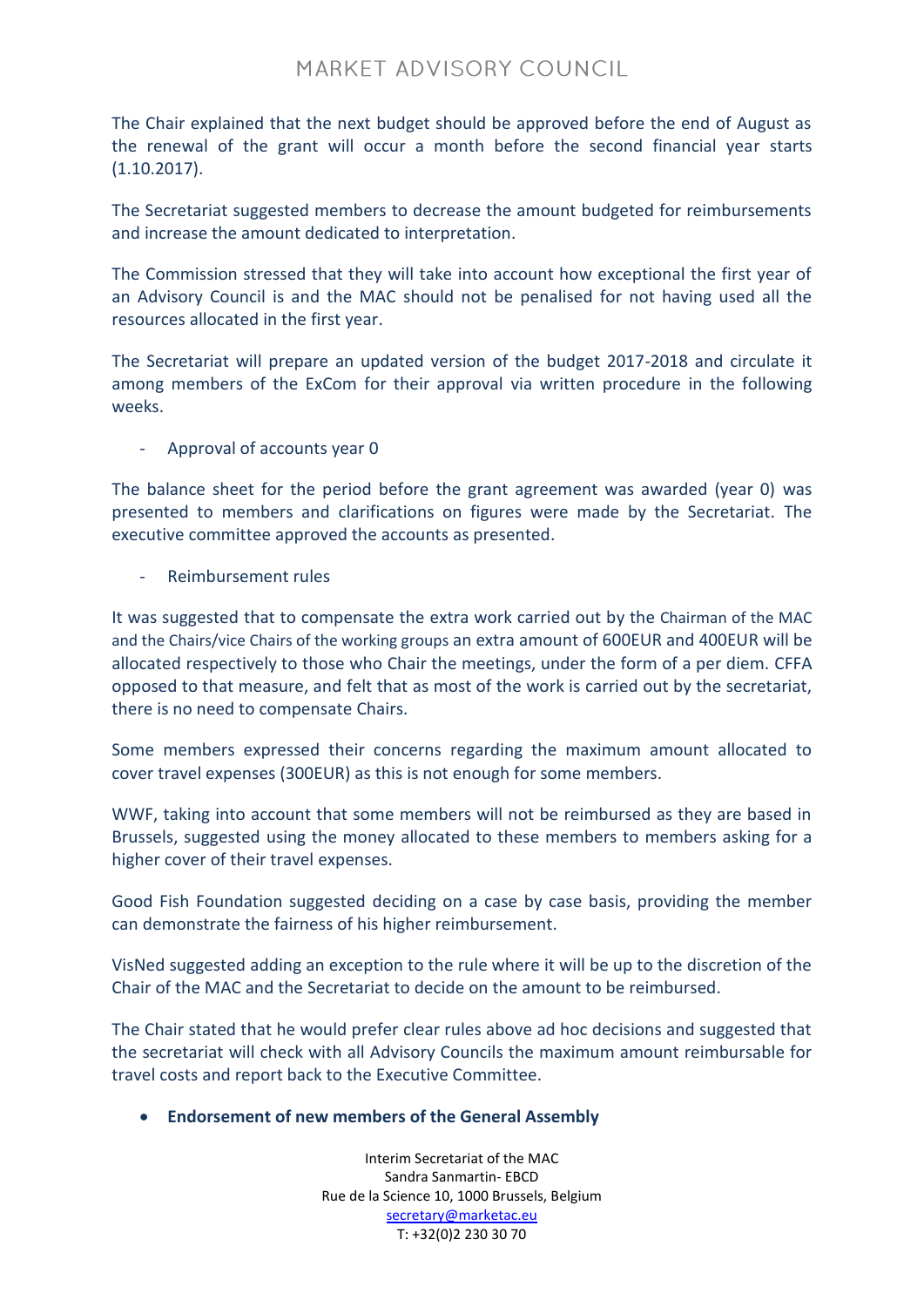Four new members of the General Assembly were endorsed by the Executive Committee:

-ANCIT -EuroCoop -Irish South & West Fish Producers Organisation, CLG (IS&WFPO, CLG) -Danish Seafood Association

#### **Call for tenders on the Secretariat**

It was agreed that a call for tenders will be prepared by the Chair and Vice Chairs and sent to the ExCom before being published.

CFFA stressed that the Secretariat should not be a member of the MAC.

#### **Delegated Act on Functioning of ACs**

The Chair informed that the Commission had distributed among ACs the draft amending Delegated Regulation (EU) 2015/242 laying down detailed rules on the functioning of the Advisory Councils under the Common Fisheries Policy. This amendment intends to modify the provision on the definitions of the two main categories of stakeholders represented in the Advisory Council according to article 45 § 1 of Regulation 1380/2013 (the fisheries/aquaculture industry on the one hand and the civil society on the other) and the provision on the appointment of the Executive Committee of the Advisory Councils.

Particularly it addresses on the one side, the competence to decide whether a new member of the ACs belongs to the 60% or 40% (fishing sector organisations or other interest groups, respectively); on the other side the competence to nominate members of the Executive Committee.

The Commission requested ACs comments and suggestions on this draft before launching the adoption procedure.

The Chair considered that the MAC should have an official position on this.

Several members (CEP, MSC, LIFE, CFFA, KFO, Good Fish Foundation, EMPA, WFF) expressed that the wording is still not clear on whether the "sector organisations" includes all value chain, on whether the General Assembly as a body should endorse all new members or each sector should endorse members claiming to belong to that particular sector and on whether the 60% and 40% should be the ones nominating members to be part of the Executive Committee.

KFO stressed that the criteria laid down on the draft Delegated Regulation should be the one considered to decide whether an organisation belongs to the 60% or 40% (namely statutes, list of members and nature of the activities of the organisation concerned).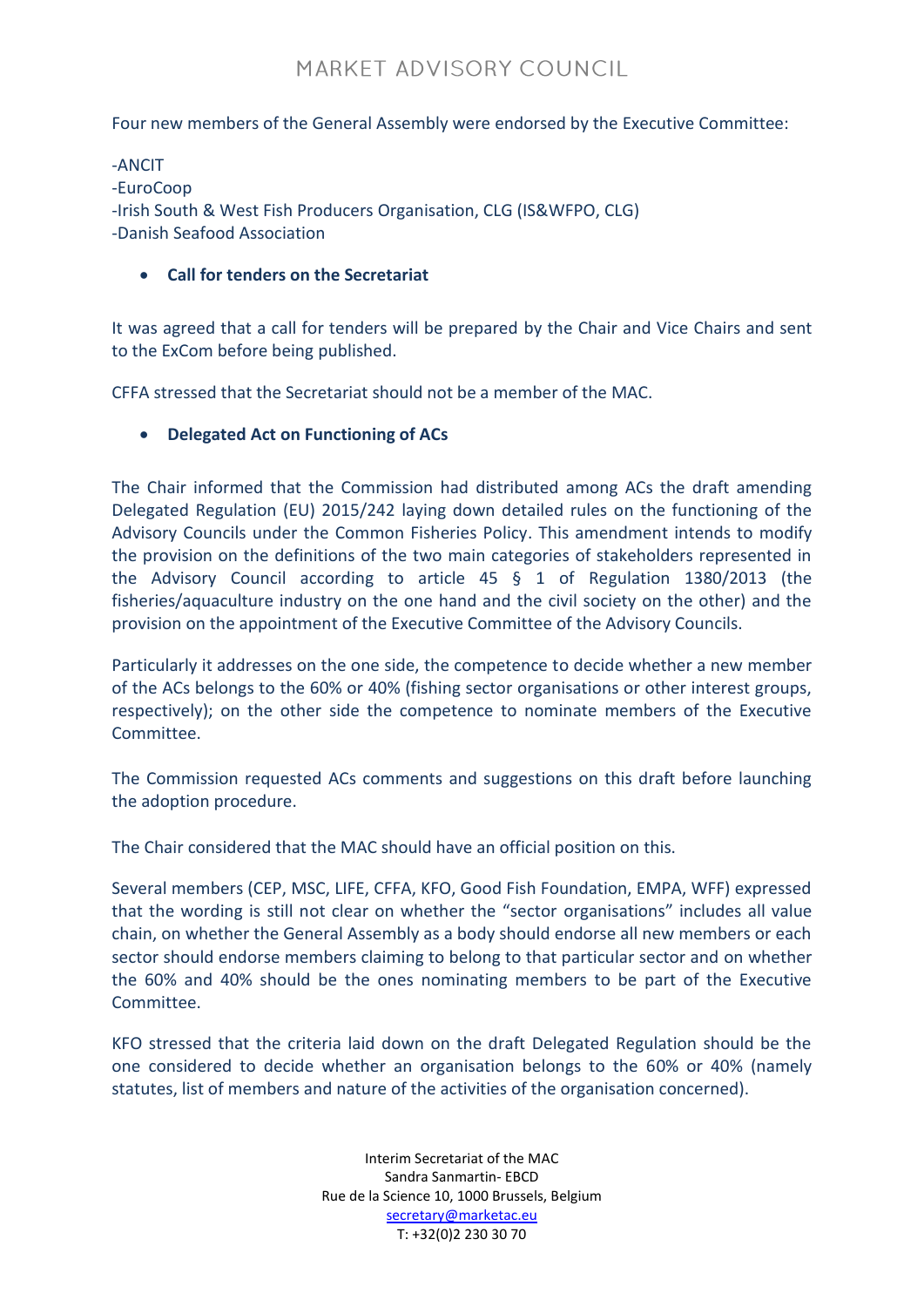Good Fish Foundation underlined the problem of balance in the General Assembly which will lead to a situation where the 60% will always decide.

EMPA expressed that a Delegated Regulation should not modify the Regulation itself, therefore the General Assembly endorses new members, whether they belong to the 60% or 40%. Member States should be, according to EMPA, the ones deciding the representativeness of an organisation as sector or other interest groups.

LIFE and CFFA supported CEP when stating that the question to EC should directly be whether the 60% or 40% have the right of veto to an organisation that claims to be from one or the other, as it has happened de facto in some other ACs (SWWAC).

The Chair proposed to send a letter to EC requesting some clarifications. This proposal was adopted.

The Secretariat will circulate a draft letter to EC in the following weeks.

- **AOB**
- Representative and alternate to EFCA Advisory Board

Mr Daniel Voces, from EUROPECHE, was elected as the MAC representative to EFCA Advisory Board.

The alternate would be a representative from the other interest groups, to be determined.

- Interpretation

It was decided that the Executive Committee will not need interpretation.

It was decided that interpretation for General Assembly and Working Groups will be provided in Spanish, French and English in case these are needed. If any other language is needed, there will be a threshold of a number of people requiring that language: 5 people in the General Assembly and 3 in Working Groups. Whispering interpretation could be provided upon request.

As for translation, it will be needed in several languages. The Secretariat will recalculate the figures considering several language options.

The Chair informed members that accountancy services have been hired.

- KFO requested the Executive Committee to take place after Working Groups to facilitate the adoption of the decisions of the later.
- EMPA asked the Secretariat to redistribute the calendar of meetings.

#### **End of the meeting**